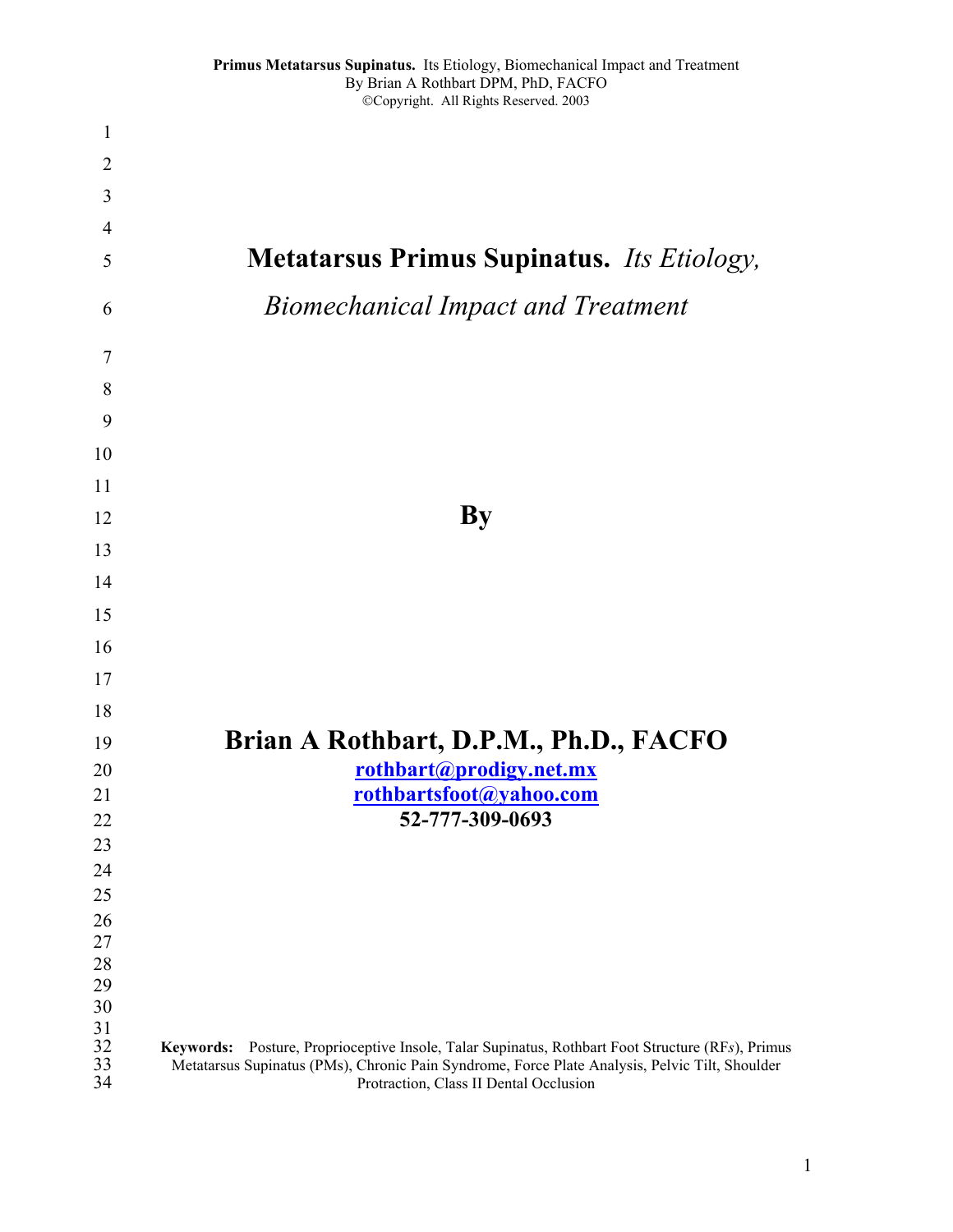# 1 **ABSTRACT**

2

3 4 5 6 7 8 9 10 11 12 13 14 15 16 17 18 19 20 21 22 Rothbart is the first to describe a foot in which the  $1<sup>st</sup>$  metatarsal is structurally elevated and inverted relative to the  $2<sup>nd</sup>$  metatarsal. He terms this foot structure Primus Metatarsus supinatus (PM*s*). In this position paper, Rothbart links the etiology of PM*s* to an incomplete unwinding of the talar head. A procedure for measuring PM*s* is presented: maintaining the foot in its anatomical neutral position, the distance between the ground and  $1<sup>st</sup>$ metatarsal is determined. This measurement represents the PMs value. PM*s* values between 10mm and 25mm are pathognomonic for the Rothbart Foot Structure (RF*s*). Rothbart Foot structure is biomechanically dysfunctional, demarcated by a prolonged mid-stance hyperpronation pattern. This pathodysfunctional foot orchestrates a predictable postural shift, foot to jaw: (1) Unleveling of the pelvis {pelvic tilt}, (2) protraction of the shoulders, and (3) anterior displacement of the head relative to the cervical spine. Postural muscles tend to become tight (braced) and painful. Published studies have demonstrated a consistent link between this postural shift and the development of chronic pain conditions. An innovative proprioceptive insole is described that attenuates hyperpronation resulting from RF*s*. Forward postural shifts are reversed which, in turn, facilitates the long-term resolution of chronic pain conditions.

- 23 24
- 
- 25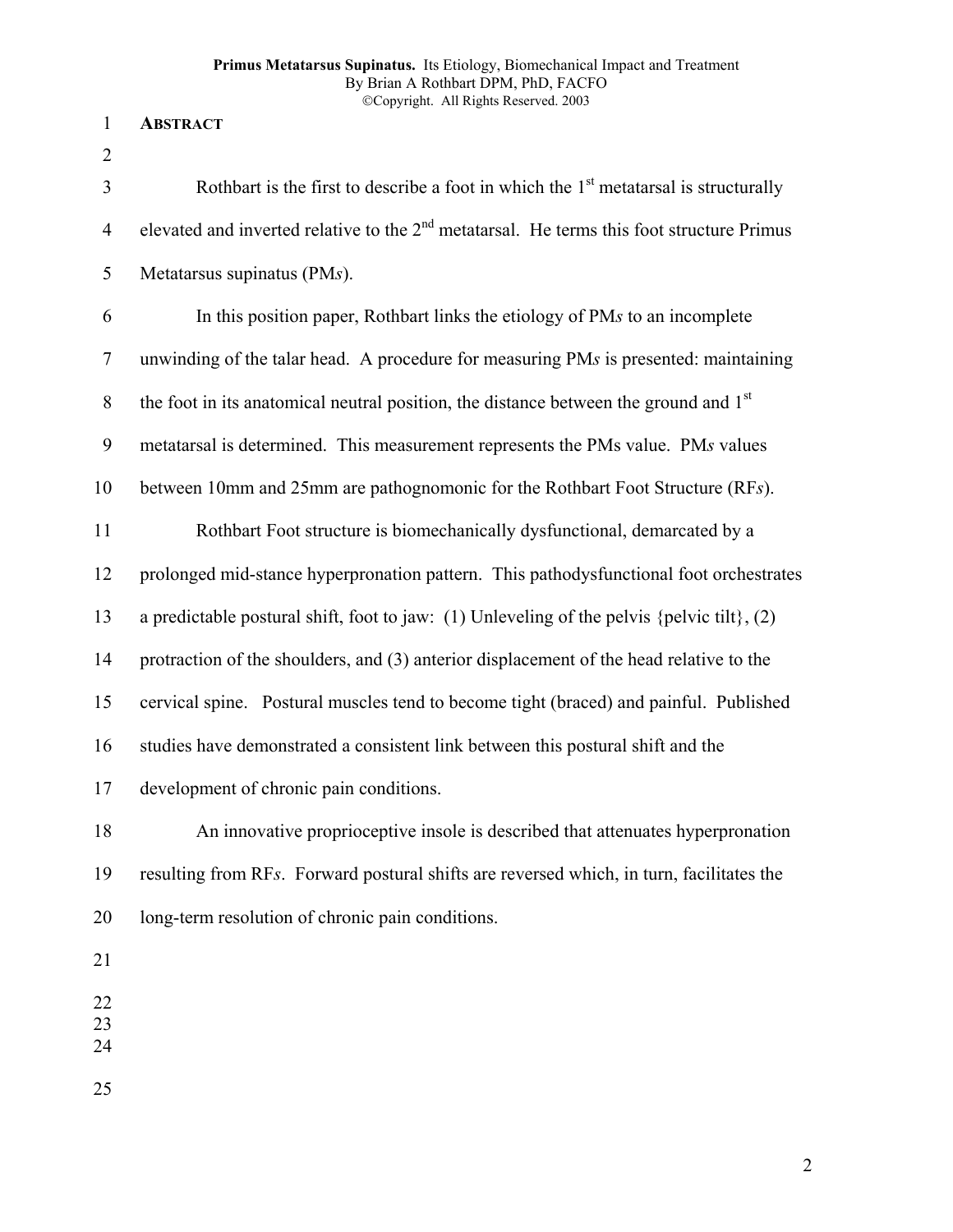# 1 **INTRODUCTION:**

- 2 Rothbart (1) was the first to describe a foot in which the  $1<sup>st</sup>$  metatarsal is
- 4 *structurally elevated and inverted* relative to the
- 6 second metatarsal. Referred to as Primus
- 8 Metatarsus {Elevatus} Supinatus (PM*s*), this foot
- 10 type is *visually* identified by its deep 1<sup>st</sup> webspace
- 12 (**See Figure 1)**. PM*s* is biomechanically

13 dysfunctional, delineated by its prolonged phase of mid-stance hyperpronation. But what

14 forces this foot to hyperpronate? And what impact does this hyperpronation have on

15 posture?

- 17 Rothbart contends that as the body's
- 19 weight passes over the inner longitudinal arch,
- 21 GRAVITY pulls the forefoot forward, downward
- 23 and inward (hyperpronates) until the  $1<sup>st</sup>$
- 25 metatarsal reaches the ground. This protracted
- 27 phase of hyperpronation, gradually and
- 29 progressively overtime, 'powers' a forward
- 31 postural shift foot to jaw (**See Figure 2)**.
- 33 Johnson (2) describes this shift in posture as a
- 35 series of common compensatory patterns in
- 37 which [a] the left PSIS is anterior and superior
- 38 relative to the right PSIS (i.e., pelvic tilt), [b] the ribcage is rotated counterclockwise, [c]
- 39 the left shoulder is protracted {forward} and superior {higher} relative to the right



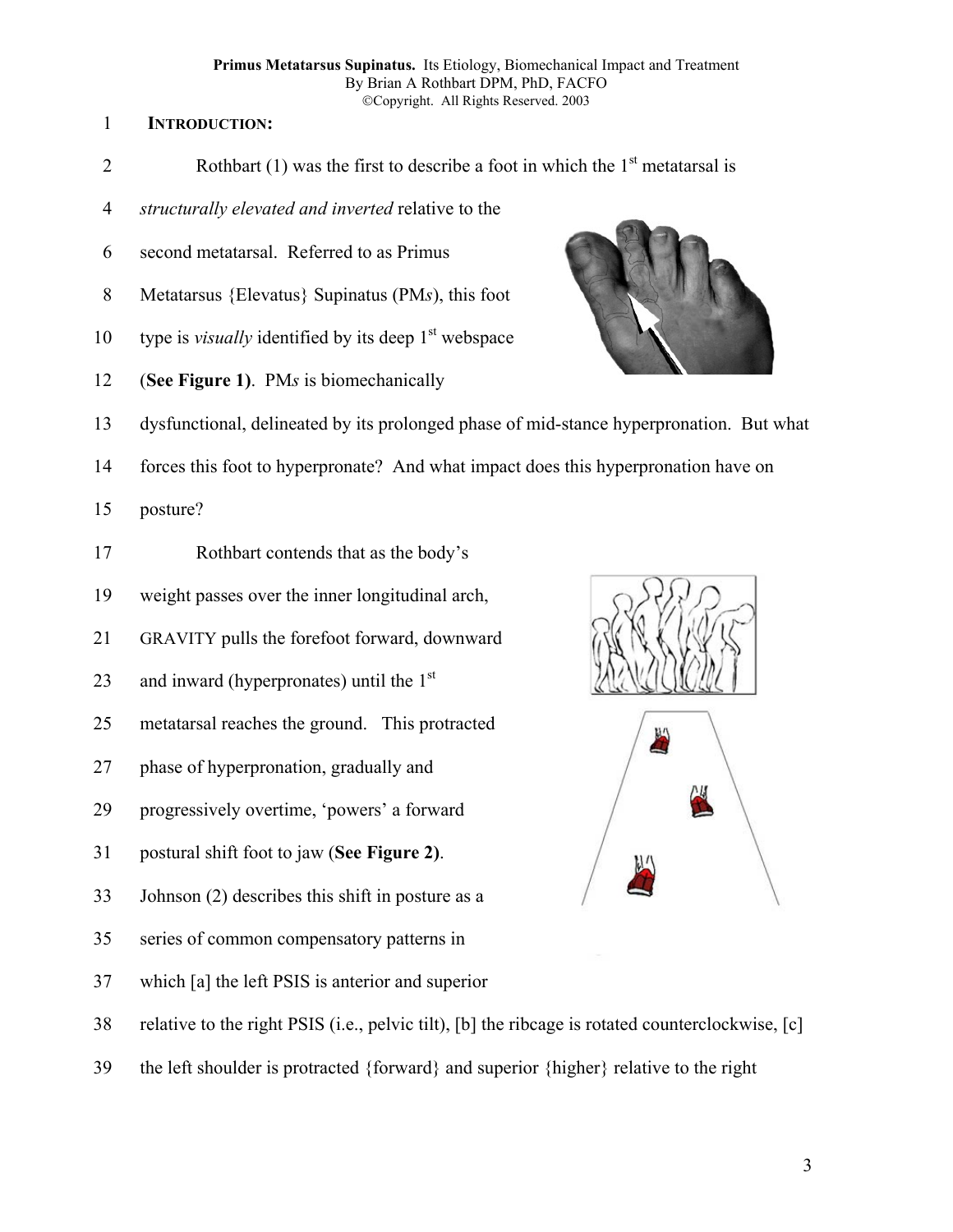- 1 shoulder, and [d] the head is anteriorly displaced (shifting the maxilla forward), resulting
- 2 in a Class II dental occlusion, or overjet bite (3). This overall postural shift is referred to

4 as BioImplosion (4). Rothbart (5,6,7) has demonstrated a consistent link between

- 6 BioImplosion and the development
- 8 of chronic pain conditions, foot to

10 jaw (**See Table 1**).

- 12 Section 1 of this paper
- **Plantar Fasciitis** Oblique patellar tracking pattern (chondromalacia) Sacral iliac joint inflammation Low back pain Thoracic outlet syndrome **Tension Headaches** Temporal mandibular joint dysfunction

Table 1. Chronic Pain Conditions Associated with BioImplosion

14 {Etiology of PM*s*} delineates the

15 torsional events that result in PM*s*. Section 2 {PM*s* Clinically} describes (1) a

16 methodology for diagnosing PM*s* and (2) its impact on foot function and posture.

- 17 Section 3 {TREATMENT OF PM*s*} describes an innovative proprioceptive insole in the
- 18 treatment of PM*s.*

#### 20 **ETIOLOGY OF PMS**

- 22 Measuring 1006
- 24 Egyptian Feet, Sewell (8)
- 26 reported substantial
- 28 variances in the shape of
- 30 the talus (∠α) (**See**
- 32 **Figure 3**, Plate 1A &
- 34 Plate 2A). Straus (9)
- 36 reported ∠α*s* ranging
- 38 between 26 and 43
- 40 degrees, McPoil (10)

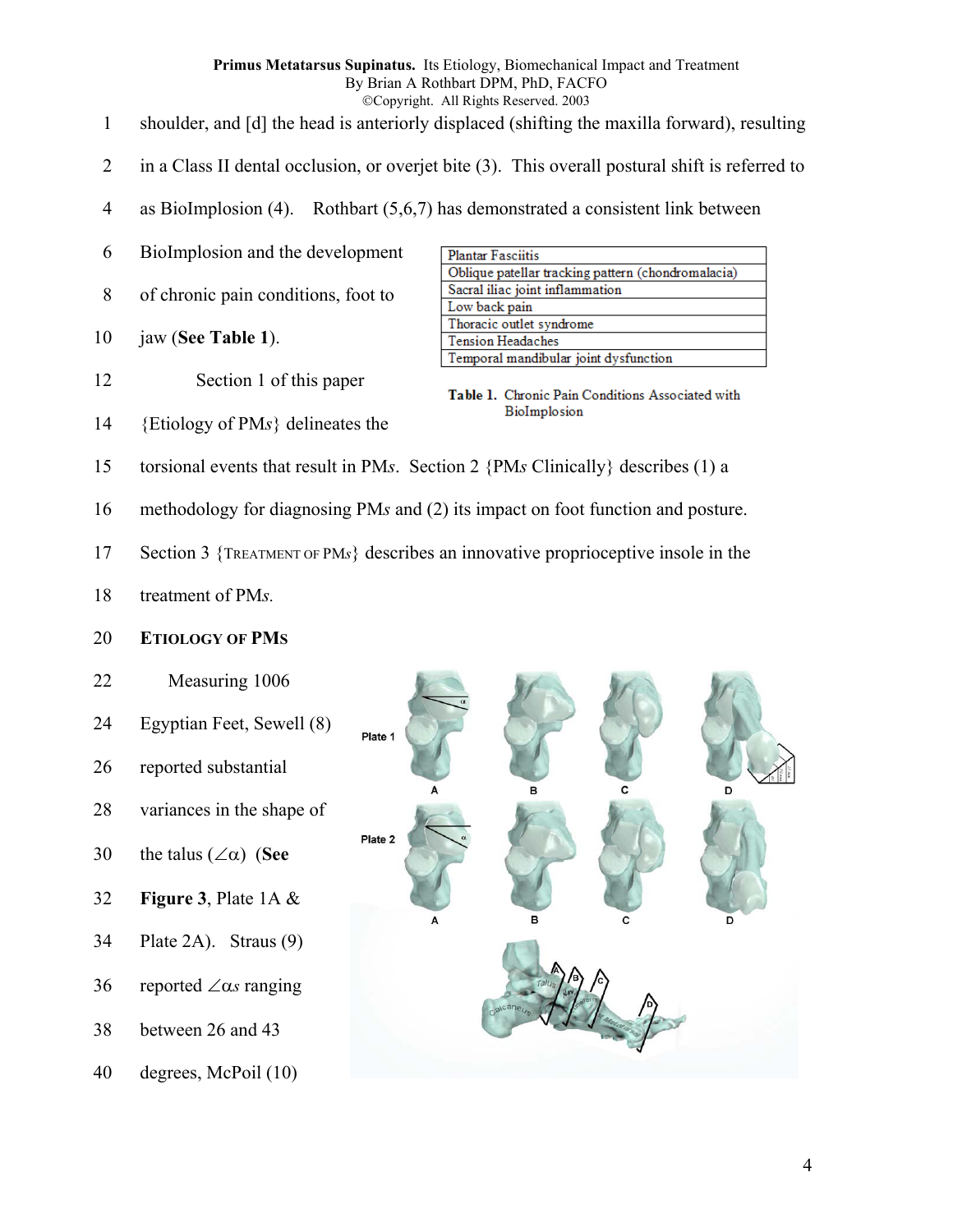| $\mathbf{1}$             | between 24 and 51 degrees and Sarrafian (11) between 30 and 65 degrees. This torsion                 |
|--------------------------|------------------------------------------------------------------------------------------------------|
| $\overline{2}$           | or twist within the talar head (termed talar torsion) orchestrates the shaping of the                |
| 3                        | medial column of the foot, navicular to $1st$ metatarsal (12,13,14): As the fetus develops,          |
| $\overline{4}$           | if the talar head remains in supinatus (lower $\angle \alpha s$ ), the navicular remains in relative |
| 5                        | supinatus (See Figure 3, Plates 1B). If the navicular remains in supinatus, the internal             |
| 6                        | cuneiform remains in relative supinatus (See Figure 3, Plate 1C). Rothbart (15) asserts              |
| $\overline{\mathcal{L}}$ | that medial column supinatus places the $1st$ metatarsal and hallux in relative supinatus            |
| $8\,$                    | (inverted and elevated) (See Figure 3, Plate 1D). In the adult foot, this structural                 |
| 9                        | supinatus of the $1st$ metatarsal is termed Primus Metatarsus supinatus (PMs).                       |
| 10                       | PMs appears to be an atavism (throwback) to the chimpanzee's foot in which the                       |
| 11                       | big toe functions as a prehensile appendage, a classic example of ontogeny recapitulating            |
| 12                       | phylogeny $(16, 17, 18)$ .                                                                           |
| 13                       | <b>PMS CLINICALLY</b>                                                                                |
| 14                       | DIFFERENTIAL DIAGNOSIS [MEASURING] PMS                                                               |
| 15                       | Patient Standing, Vision Straight Forward - Locate the medial talocalcaneal                          |
| 16                       | (subtalar) joint. This easily palpable joint is approximately one finger width below and in          |
| 17                       | front of the medial malleolus (See Figure $4-21$ ). Keeping your finger on the medial                |
| 18                       | subtalar joint, have your patient slowly rotate their hips, first counterclockwise and then          |
| 19                       | clockwise. This will pronate (evert) and supinate (invert) the right foot respectively.              |
| 20                       | Guide the right foot through this range of motion until the upper and lower margins of the           |
| 21                       | subtalar joint feel congruous (parallel) to one another. This is the anatomical neutral              |
| 22                       | position of the subtalar joint (See Figure 4, top photography). If the subtalar joint is             |
| 23                       | pronated or supinated, the joint space will feel collapsed (obliterated) or cavernous                |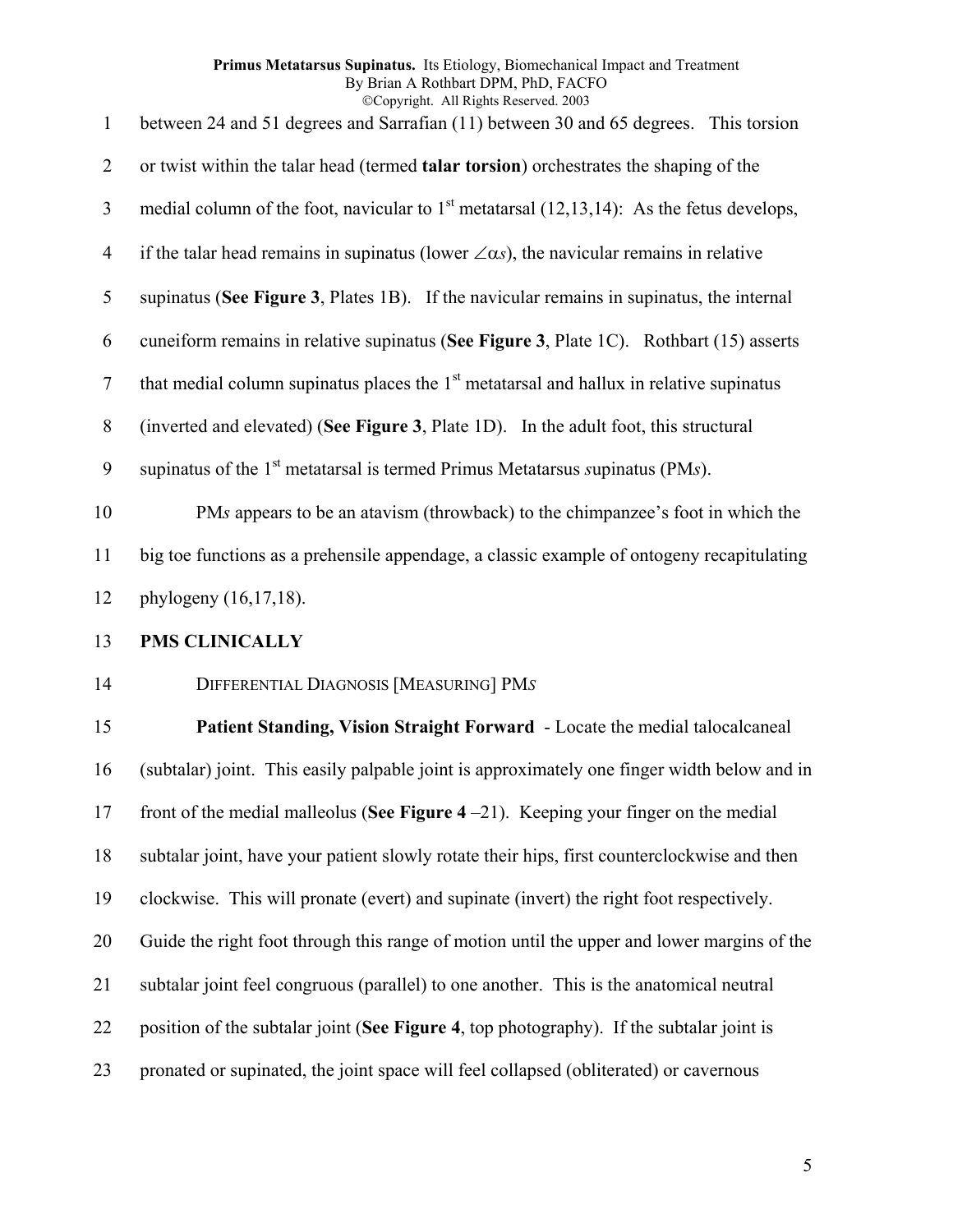- respectively. While maintaining this STJ *n*P, slide a microwedge (**See Figure 4** -110) 1
- underneath the 1<sup>st</sup> metatarsal head until 3
- 5 slight resistance is encountered from
- 7 the bottom of the foot. Record the
- 9 PMs value (vertical displacement
- 11 between the 1<sup>st</sup> metatarsal head and
- 13 ground). Repeat this protocol for the
- 15 left foot. PMs values between 10 and
- 17 25 mm define the Rothbart Foot
- 19 Structure (RFs).
- 21 This measuring technique has



22 23 24 25 26 27 28 29 proven to have high inter-relater reliability. For example, at the Annual Conference of the American Academy of Pain Management in Dallas (19), 125 healthcare providers were divided into 5 groups, each group having 25 members. Each group then randomly selected two members, one acting as group leader, the other to be measured (left foot only). In this single blind study, measurements taken by the group leaders were sequestered from the group members. Results: In each group, all measurements (115 in total) were within  $\pm 2$ mm of the value recorded by their respective group leader, well within an acceptable variance when fitting proprioceptive insoles.

30 31 32 33 In the young pediatric foot, the bulging longitudinal fat pad and malleability of the tarsal bones makes it difficult to ascertain the presence of PM*s*. However, by age 4 the inner longitudinal arch (ILA) has ossified into its adult shape (20,21,22,23). This substantially facilitates the process of measuring the foot.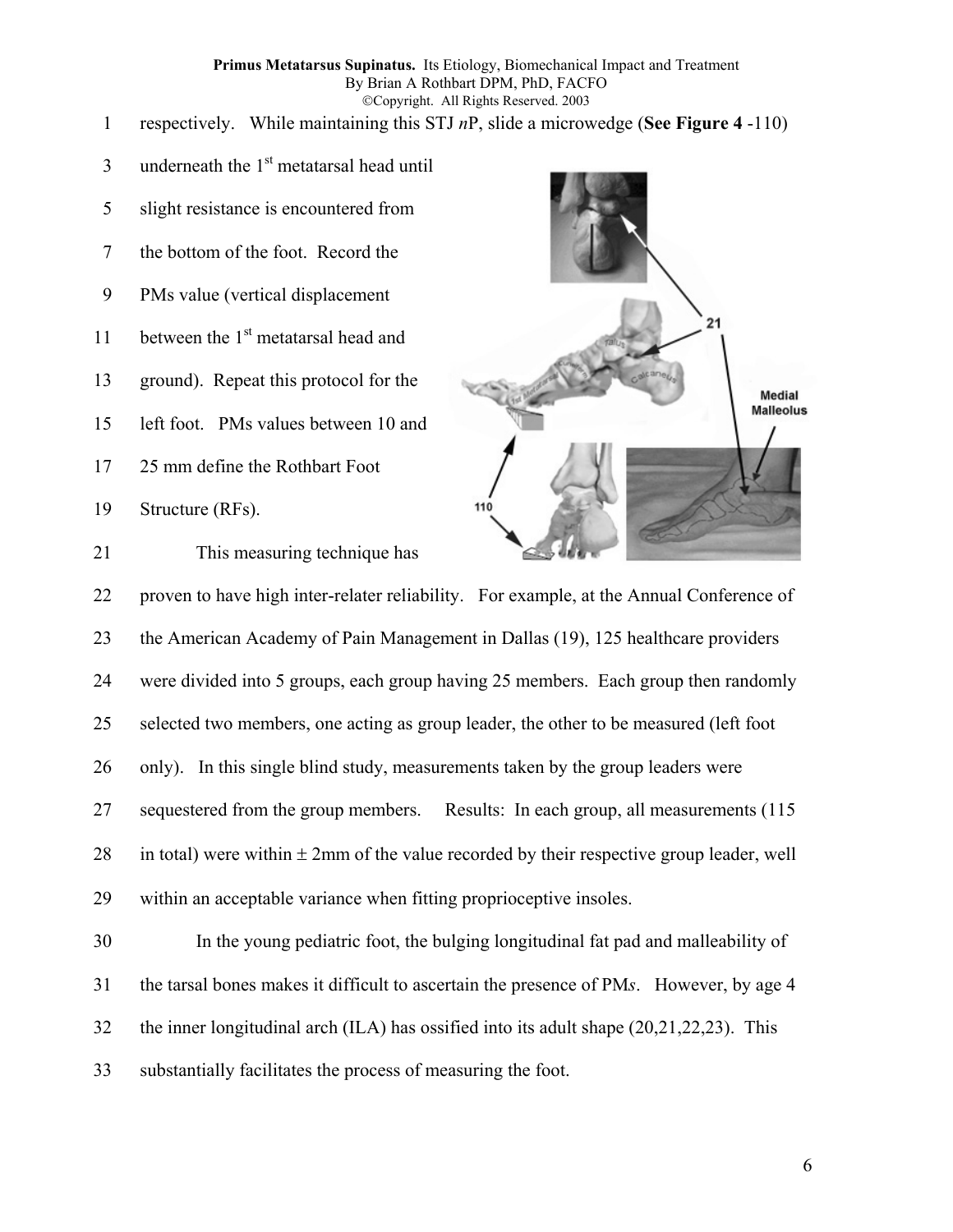| 2              | In the adult foot $\{age 4 \text{ and over}\}$ , PMs values over 10mm identify a             |
|----------------|----------------------------------------------------------------------------------------------|
| $\overline{3}$ | biomechanically unstable (hyperpronating) foot. Inman defines normal pronation as that       |
| $\overline{4}$ | degree of pronation generated by the internal transverse plane oscillations of the hips (24) |
| 5              | (See Figure 5). Clinically this pronation pattern is invisible, e.g., the ankle remains      |
| 6              | visually stable (vertical) throughout the entire stance phase of gait. Conversely, any       |
| $\overline{7}$ | degree of ankle twist noted during stance phase of gait is, by definition, hyperpronation.   |
| 8              | In a clinical $(25)$ , 317 chronic pain patients were categorized into 1 of 4 groups         |
| 9              | based on their arch type (stable, flexible, functional and structural) (See Table 2). Visual |
| 10             | gait analysis was conducted on each group by 3 independent observers. A subjective           |
| 11             | scale was used in judging the degree of dynamic hyperpronation (absent $=1$ /mild            |
| 12             | $=2$ /moderate $=3$ /severe $=4$ ). The scores were mathematically compiled and an average   |

| <b>Mean PMs</b> | Hyperpronation | <b>Arch Deformation</b>            | # Patients | $\frac{0}{0}$ |
|-----------------|----------------|------------------------------------|------------|---------------|
| <b>Values</b>   |                |                                    |            |               |
| $06 \text{ mm}$ | Absent         | Stable Arch: Same arch height,     | 010        | 03%           |
|                 |                | sitting or walking                 |            |               |
| $14 \text{ mm}$ | Mild           | Flexible Arch: Arch height higher  | 270        | 85%           |
|                 |                | sitting than walking               |            |               |
| $24 \text{ mm}$ | Moderate       | Functional Flatfoot: Arch sitting. | 035        | 11%           |
|                 |                | No arch walking                    |            |               |
| $38 \text{ mm}$ | Severe         | Structural Flatfoot: No arch       | 002        | $< 01\%$      |
|                 |                | sitting, No arch walking           |            |               |
|                 |                |                                    | 317        | 100%          |
|                 |                | Total                              |            |               |

Table 2. PMs values vs. hyperpronation and arch stability in chronic pain patients.

13 14 15 computed for each group (reported under the heading hyperpronation). PMs readings were then taken by the author on each of the 317 individuals and mean values calculated for each group. Results: This study suggested that as PM*s* values increased, foot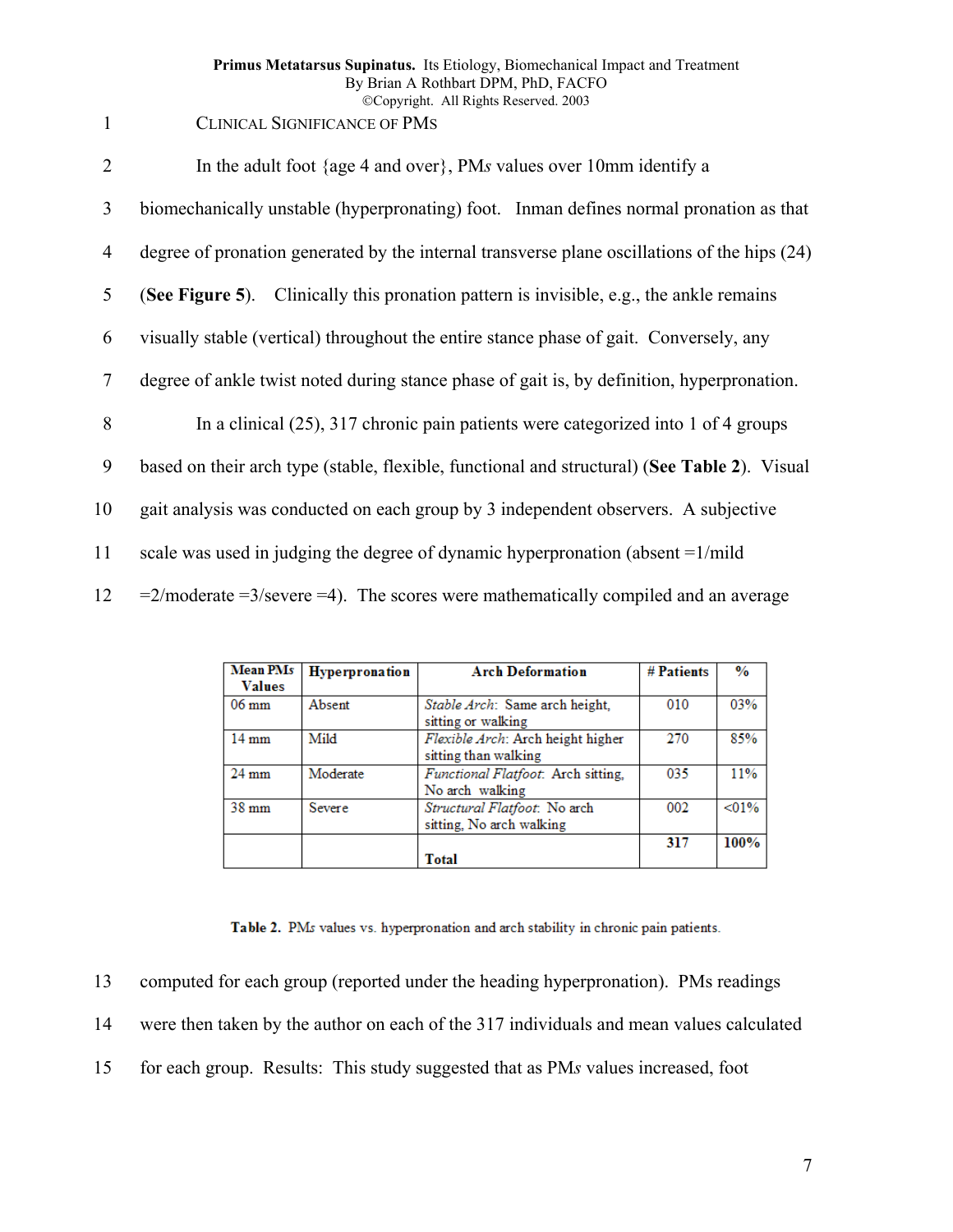| $\mathbf{1}$     | hyperpronation increased. An unanticipated outcome was the frequency PMs values                        |
|------------------|--------------------------------------------------------------------------------------------------------|
| $\overline{2}$   | above 10 mm (307/317 patients). However, this was attributable to the skewed sample:                   |
| $\mathfrak{Z}$   | only patients with a chronic history of intractable musculoskeletal pain.                              |
| $\overline{4}$   | PMs values >10mm significantly force the walking foot to roll inward, forward                          |
| 5                | and downward {hyperpronate typically left > right} until the $1st$ metatarsal rests on the             |
| 6                | ground. This shifts the body's center of gravity forward and downward, which in turn,                  |
| $\overline{7}$   | pulls the innominates forward and downward $\{ \text{typically left} > \text{right} \}.$ The pelvis is |
| $8\,$            | unleveled, resulting in a functional leg length discrepancy {left longer than right}. As               |
| $\boldsymbol{9}$ | these displacements cascade up the axial framework, scoliotic and kyphotic curves are                  |
| 10               | exaggerated, the shoulders protract. The head and upper teeth move forward. This                       |
| 11               | gravity-induced skeletal 'collapse' (termed BioImplosion) can initiate musculoskeletal                 |
| 12               | problems, foot to jaw. For example, a chronic shoulder protraction or pelvic tilt can lead             |
| 13               | to a functional thoracic outlet syndrome or sciatica respectively.                                     |
| 14               | PMs values $> 10$ mm frequently result in adaptations or compensations within the                      |
| 15               | postural muscles, ranging from bracing to releasing. Clinically, shoe wear patterns and                |
| 16               | relative arch shape (non-weight bearing) demarcate bracers from releasers: Bracers wear                |
| 17               | down the outer middle to outer margins of the heels and tend to have fairly high arches.               |
| 18               | Their postural muscles tend to be tight and painful. Releasers wear down the inner                     |
| 19               | middle to inner margins of the heels and tend to have fairly low arches. Their postural                |
| 20               | muscles tend to be looser and not as painful as bracers. Bracers are more common than                  |
| 21               | releasers and tend to develop symptoms related to their increased tonicity in the postural             |
| 22               | muscles (e.g., tension generated headaches). Releasers frequently manifest articular                   |
| 23               | symptoms resulting from abnormal shear or torsional forces (e.g., oblique patellar                     |

8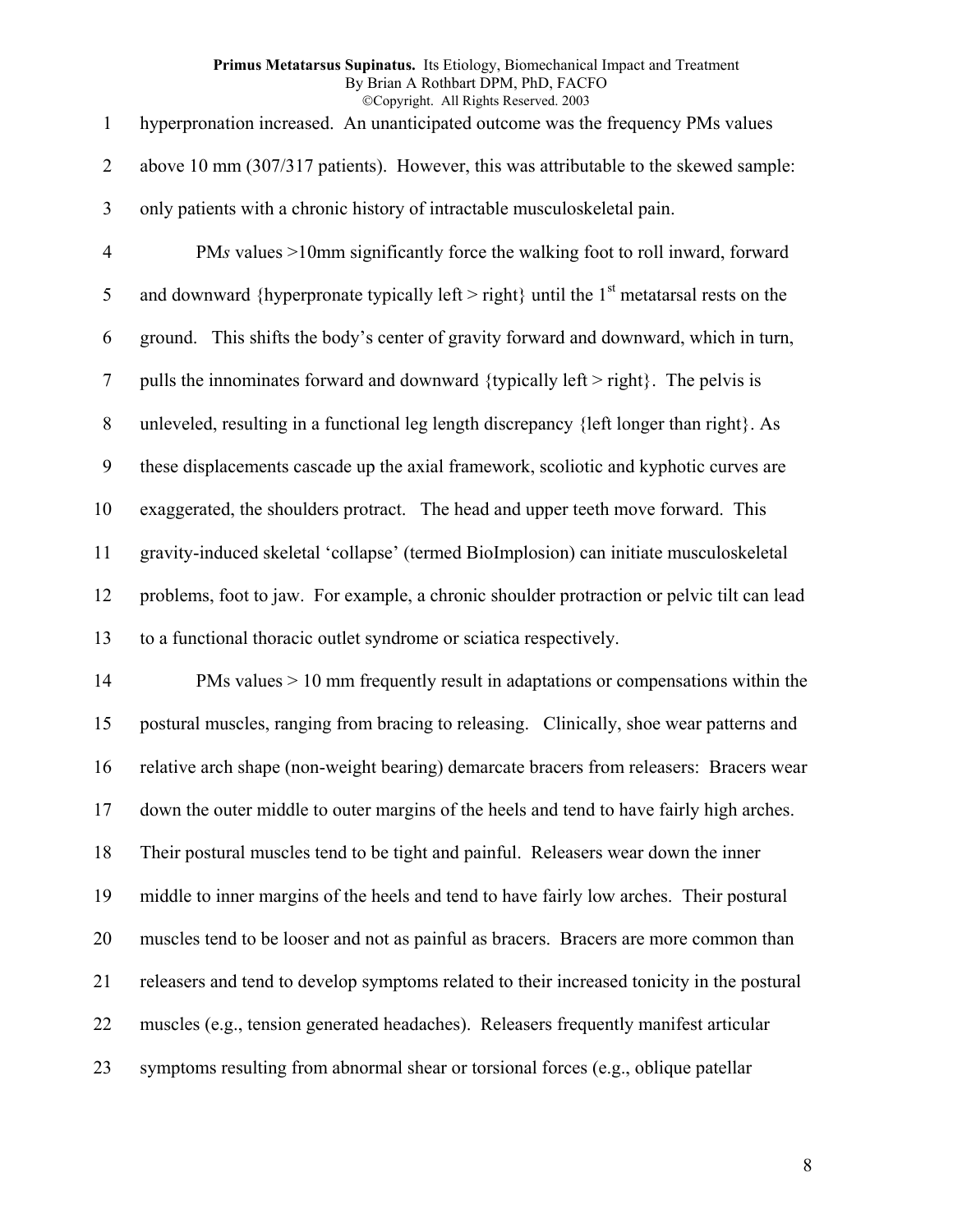1 2 3 4 5 6 7 8 9 10 11 12 tracking syndrome or hallux abductovalgus). In general, bracers require a more conservative approach than releasers. Interesting enough, this author has noted a correlation between bracing/releasing patterns and personality types: Bracers tend to be *Type A* personality, Releasers *Type B* personality. **TREATMENT OF RFS** (PMs values between 10 and 25 mm) HEEL WEDGES AND ARCH SUPPORTS Medial heel wedging visibly decreases standing hyperpronation. However, it also increases functional PM*s* values, which in turn, increases dynamic hyperpronation. (Wedging the inside of the heel bone functionally increases the distance between the 1<sup>st</sup> metatarsal and ground. In essence, PM*s* values are augmented.) Arch supports decrease midstance hyperpronation, but are ineffective as the forefoot engages in weight bearing.

13 Paradoxically, arch supports affect feet like immobilization casts affect muscles:

15 function is improved at the price of muscle strength. In time, these same feet become

17 weaker/more pronated (when barefooted)

19 than they were prior to arch support therapy.

21 PROPRIOCEPTIVE INSOLES

23 25 27 Proprioceptive insoles do not support the foot. They do not wedge or cup the heel (**See Figure 6**). These innovative insoles

29 31 function as a tactile stimulant to the bottom of the  $1<sup>st</sup>$  metatarsal head and big toe of the

33 foot. Interesting enough, in terms of foot

35 mechanics, this occurs through kinesthetic

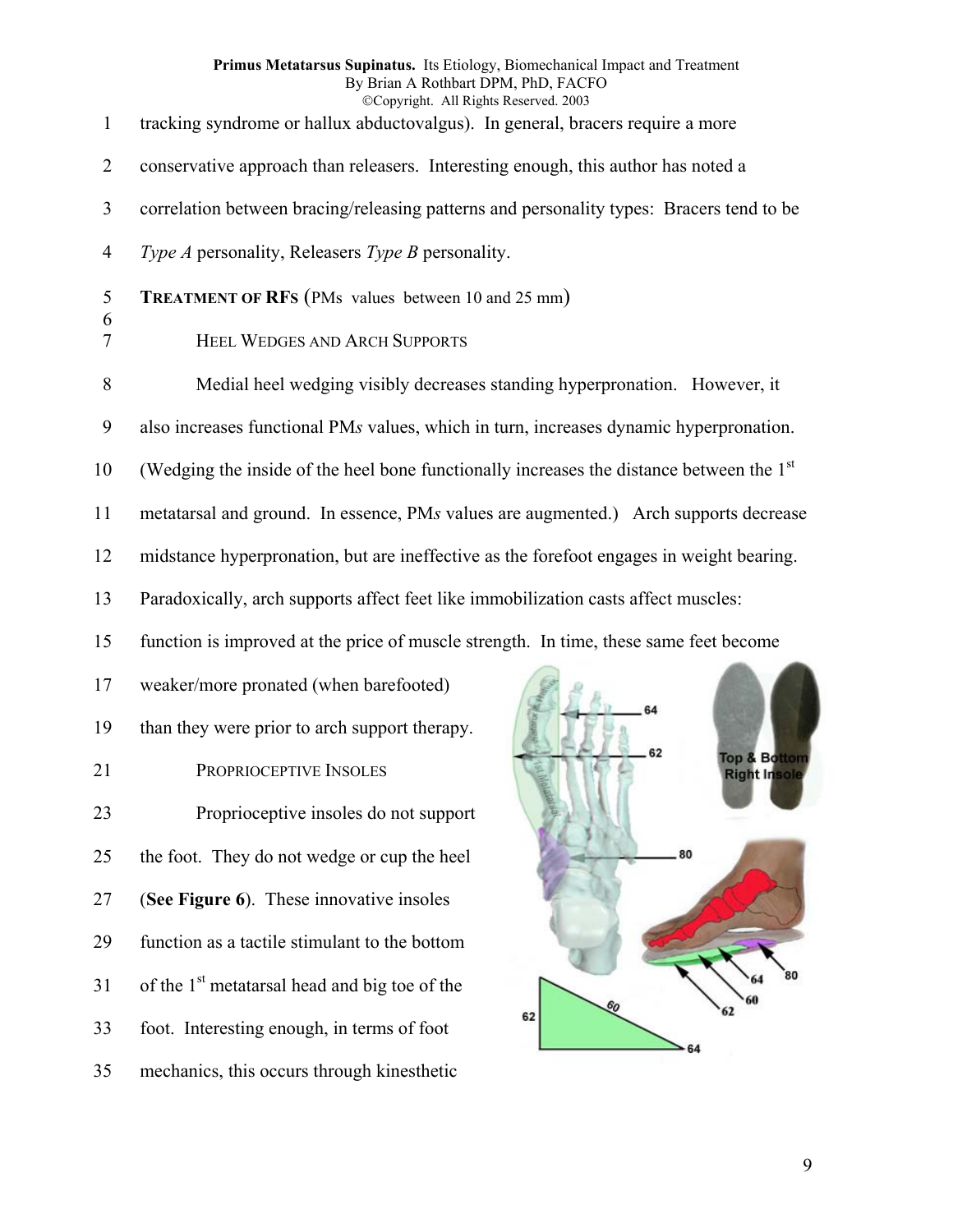reposturing  $(26, 27, 28)$ . With each step, the foot is reminded where it should be {not here, but over there) and automatically makes the adjustment. Hyperpronation is reduced which shifts the body's center of gravity posteriorly. The pelvis becomes *visually* more vertical (tucked). The shoulders retract. And the head tends to be more centered over the spine. Tonus in the postural muscles becomes more normalized. This is demonstrated using the Midicapteur's Podolab  $2000^{\circ}$  electronic pedometer (29): [1] 1 2 3 4 5 6 7 8 9 10 11 12 14 16 Wearing shoes, the patient walks for 5 minutes. [2] Standing *barefooted* on the pressure plate, *S*urface *A*rea and *M*edia *S*urface *P*ressure Readings are recorded. [3] Fitted with proprioceptive insoles, the patient walks for another 5 minutes, [4] Again standing *barefooted* on the pressure plate, a second set of *S*urface *A*rea and *M*edium *S*urface *P*ressure Readings are taken. This set of readings is compared to the first set of readings. Effective insole therapy normalizes *SA*-Rs (foot shaping) and *MSP*-Rs (postural tonus). In *bracers*, *SA*-Rs increase ( $\downarrow$  pes cavus), *MSP*-Rs decrease (postural tonus normalizes, foot to jaw). In

- 18 *releasers*, *SA-*Rs
- 20 decrease ( $\downarrow$  pes planus),
- 22 *MSP-*Rs increase
- 24 (postural tonus
- 26 normalizes, foot to jaw)
- 28 (**See Figure 7**).
- 30 Ineffective insole
- 32 therapy skews these
- 34 readings.

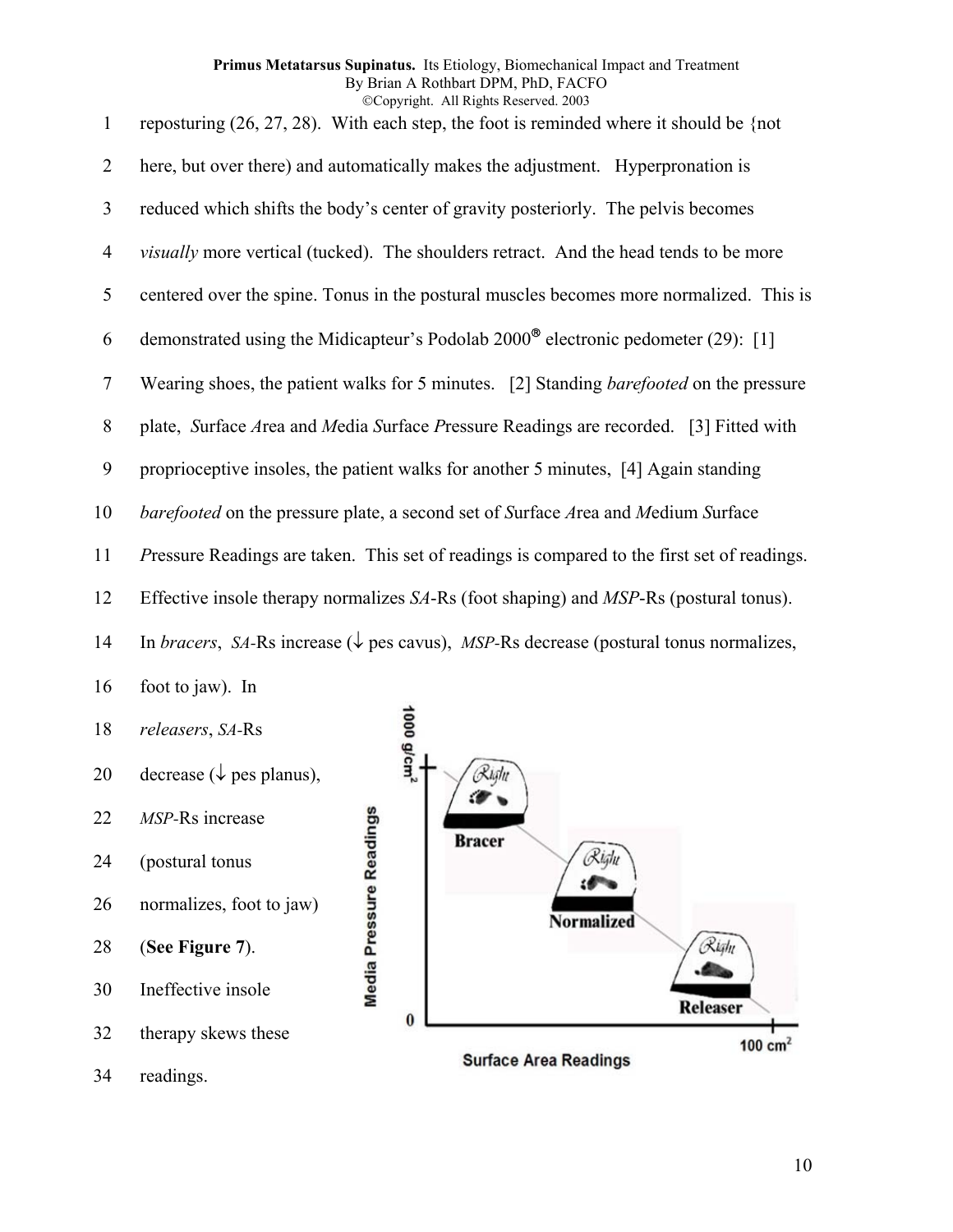The *empirically derived* rule of thumb is 30% tactile STIMULATION =  $70\%$ improvement (30). (This rule of thumb was calculated from a study involving 317 patients and may require adjustment as further data is compiled.) For example, a 6mm proprioceptive insole under a foot measuring 20 mm tends to decrease the observable hyperpronation by approximately 70%. If this 30-70% rule of thumb is ignored, and more aggressive geometry is used (e.g., a 9mm proprioceptive insole in a bracer measuring 15mm), tension and/or pain frequently exacerbates in the postural muscles (e.g., trapezius or sternocleidomastoides). Concurrently, media pressure readings increase. Apparently, the foot can accept only so much tactile input before the postural muscles react negatively. 1 2 3 4 5 6 7 8 9 10 11 12 13 14 15 16 17 18 19 20 21 22 An unexpected outcome using foot tactile systems is the observation that braced (hypertonic) muscles can become disassociated from the foot. That is, these neuromuscular trigger points can evolve into self-perpetuating loops. The associated pain referral patterns prove intractable to foot therapy alone. This underscores the importance of concurrent foot and soft tissue therapy when dealing with chronic pain conditions. Dimensioning proprioceptive insoles as a supportive device (e.g., dimensioned at 100% of the measured PM*s*) tend to weaken the foot and accelerate the process of BioImplosion. Using proprioceptive insoles in *non*-RF*s* places a disruptive upward load on the  $1<sup>st</sup>$  metatarsal head. This can dramatically limit the range of dorsiflexion within the  $1<sup>st</sup>$  metatarsal-phalangeal articulation and lead to a functional hallux limitus. **SUMMATION:** Lower ∠α*s* results in Primus Metatarsus *s*upinatus. Functionally, gravity pulls

23 the elevated and inverted  $1<sup>st</sup>$  metatarsal into significant hyperpronation. Published studies

11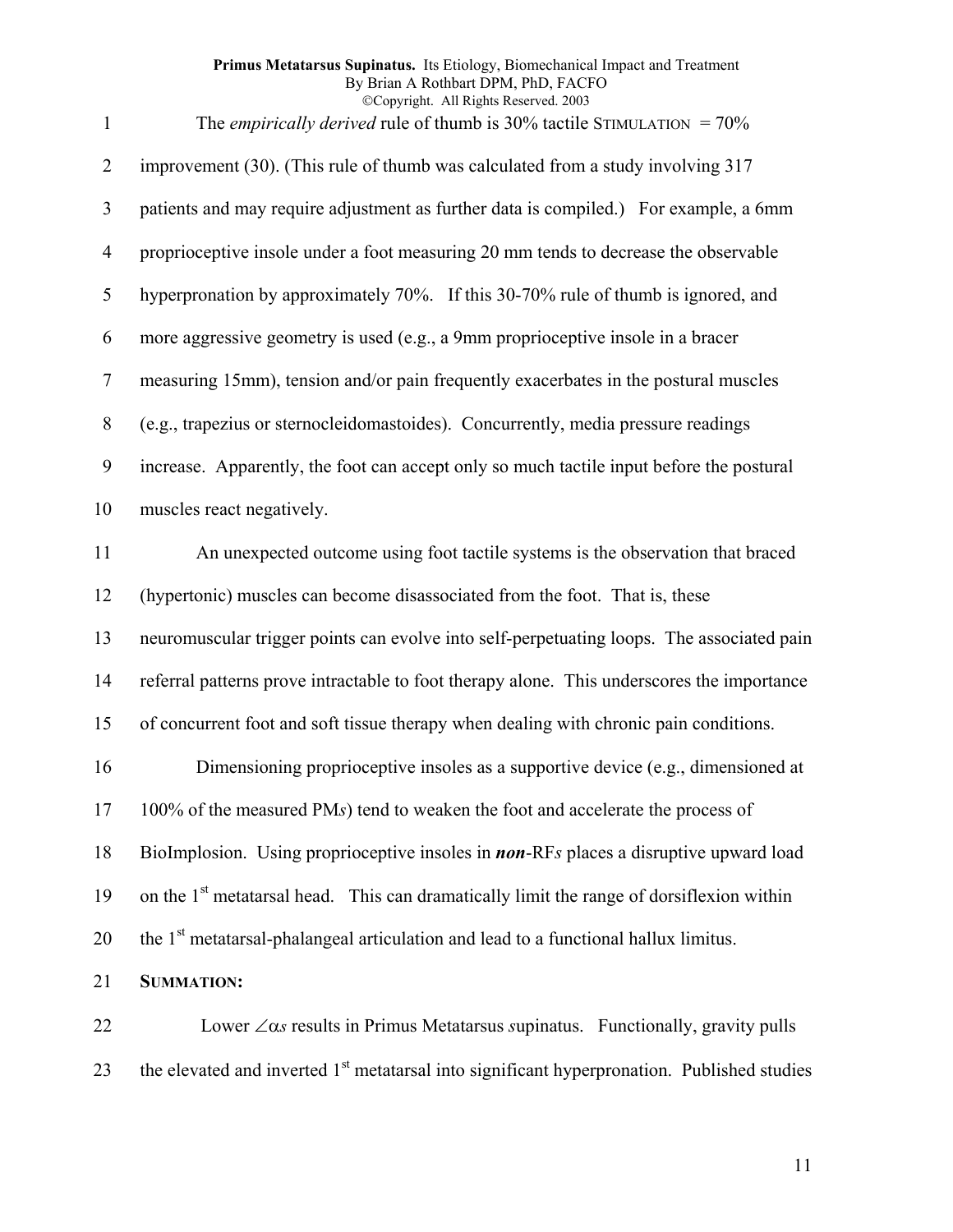have linked foot hyperpronation to BioImplosion, and BioImplosion to chronic pain

 syndrome.

| 3              | Measuring supinatus at the level of the 1st metatarsal head facilitates a differential   |
|----------------|------------------------------------------------------------------------------------------|
| $\overline{4}$ | diagnosis. PMs values of 10mm - 25mm define the Rothbart Foot structure.                 |
| 5              | Using proprioceptive insoles, PMs is effectively stabilized. Dimensioning these          |
| 6              | insoles at 30% of the measured supinatus <i>tend</i> to visually decrease the excessive  |
| $\tau$         | hyperpronation by approximately 70%. This in turn reduces pelvic tilts and shoulder      |
| $8\,$          | protractions. As posture becomes more vertical, treatment of intractable musculoskeletal |
| 9              | dysfunctions become more amendable to long-term resolution.                              |
| 10             |                                                                                          |
| 11             |                                                                                          |
| 12             |                                                                                          |
| 13             |                                                                                          |
| 14             |                                                                                          |
| 15             |                                                                                          |
| 16             |                                                                                          |
| 17             |                                                                                          |
| 18             |                                                                                          |
| 19             |                                                                                          |
| 20             |                                                                                          |
| 21             |                                                                                          |
| 22             |                                                                                          |
| 23             |                                                                                          |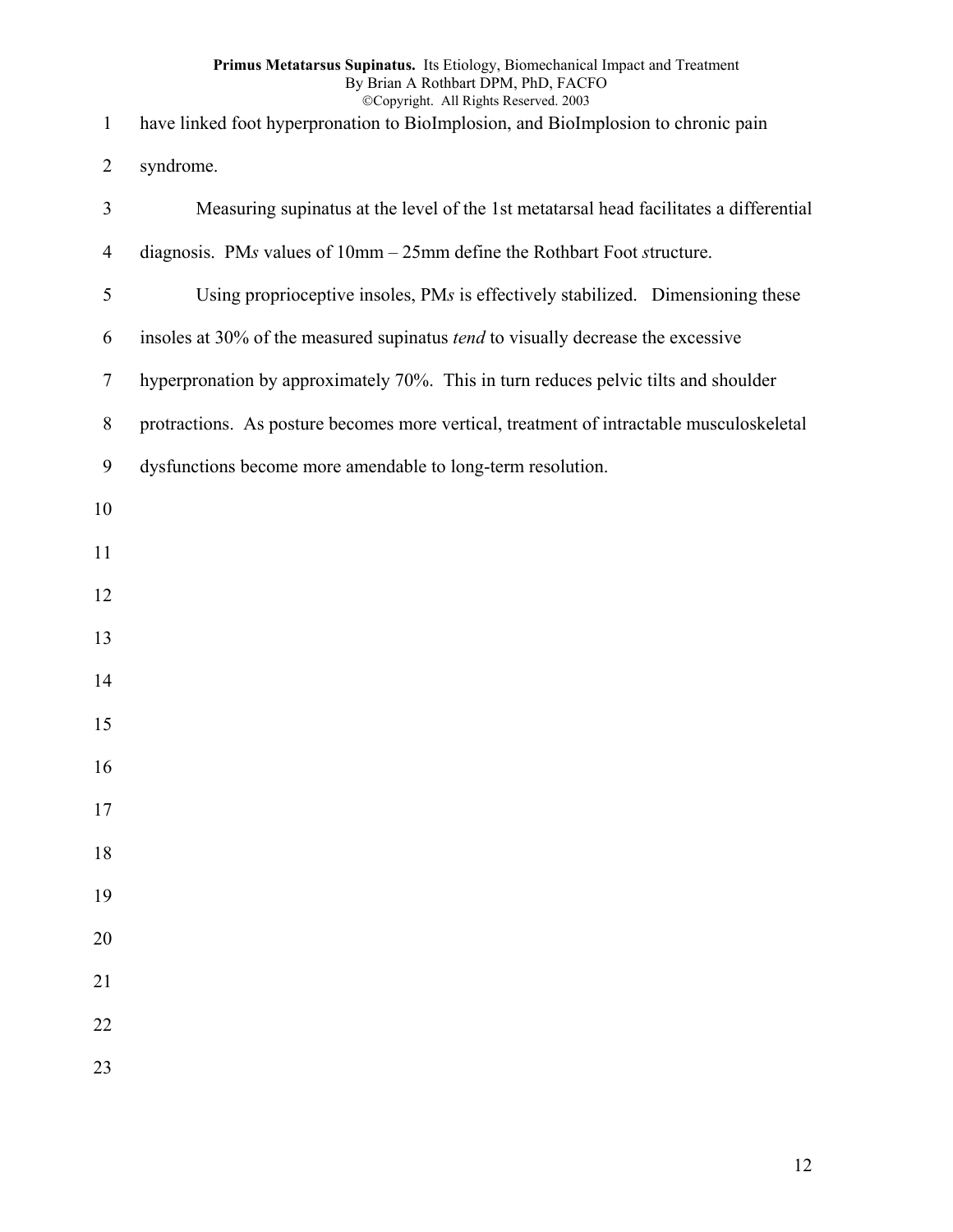#### 1 **Captions for Figures 1 – 7**

2 3

4 5 6

**Figure 1.** *Deep 1<sup>st</sup> Web Space*. The 1<sup>st</sup> metatarsal is shorter than the 2<sup>nd</sup> metatarsal creating the deep  $1<sup>st</sup>$  web space. This relative shortness of the  $1<sup>st</sup>$  metatarsal frequently occurs in the Rothbart Foot Structure.

7 8 9 10 11 12 **Figure 2.** *Postural Shift Associated with Hyperpronation.* BioImplosion (upper diagram) is a gravity induced postural shift powered by dynamic foot hyperpronation (lower diagram). As the foot rolls inward, downward and forward (hyperpronates), the entire postural axis shifts inward, downward and forward.

13 14 15 16 17 18 19 20 **Figure 3.** *Torsional Development of the Medial Column of the Foot.* [Sectional Views, Frontal Plane] Lower ∠αs are linked to Primus Metatarsus Supinatus. Supinatus of the talar head maintains the *entire* medial column of the foot remains in supinatus. Plate 1A illustrates Talar Supinatus, Plate 1B Navicular Supinatus, Plate 1C Cuneiform (Internal) Supinatus, and Plate 1D Metatarsal Supinatus and Microwedge. Higher  $\angle \alpha s$  are linked to the plantargrade position of the 1<sup>st</sup> Metatarsal. The unwinding of the talar head, 'directs' the unwinding of the entire medial column of the foot, navicular to hallux (See Plates 2A –D).

21  $\overline{22}$ **Figure 4**. *Measuring PMs* [Right Foot] Refer to Differential Diagnosis for the clinical protocol in taking this measurement.

23 24 25 26 27 28 29 **Figure 5.** *Transverse Plane Oscillations of the Pelvis*. (Downward, Transverse Plane View of the Lower Body) As the left leg is swung forward, the left innominate rotates inwardly on the transverse plane, and with it, the left femur and tibia. The internal rotation of the left tibia pronates the weight-bearing left foot. This mechanical link between the subtalar joint and pelvis defines normal pronation: *pronation generated by the internal transverse plane oscillations of the*  pelvis. Pronation generated by the elevated 1<sup>st</sup> metatarsal, is abnormal (hyper) pronation.

30

 $\overline{31}$ 32 33 34 35 36 **Figure 6.** *Proprioceptive Insoles*. Manufactured by Postural Dynamics Incorporated, Seattle Wa, http//www.PostureDyn.com (upper right photograph). The positioning of the proprioceptive insole is demonstrated (middle right drawing): 60 represents the sloping surface of the appliance. 62 represents the medial margin of the appliance (maximal tactile input). 64 represents the lateral margin of the appliance (minimal tactile input). Arch supports (80) are used in functional flatfeet where the structural integrity of the talonavicular joint is severely compromised.

37

38  $\frac{50}{39}$ 40 41 42 43 44 45 **Figure 7.** *Bracer vs. Releaser.* The plantar surfaces of the 1<sup>st</sup> metatarsal, proximal phalanx and hallux act like a rheostat: calibrating and fine-tuning the tonus within the postural muscles of the body. This is effectively monitored using Pressure Plate Analysis. Bracers consistently have higher media pressure readings and lower foot surface area readings. Releasers consistently have lower media pressure readings and higher foot surface area readings. These readings become more normalized when insole therapy is effective, more skewed when insole therapy is ineffective. For example, excessive tactile stimulation in a braced patient will frequently increase both the surface area readings (normalized) and media pressure readings (skewed).

46

#### 47 **References**

- 48
- 49 50 1. Rothbart BA. Medial Column Foot Systems: An Innovative Tool for Improving Posture. Journal of Bodywork and Movement Therapies 2002(A)1:37-46
- 51 2. Johnson K, Cross N. Common Compensatory Pattern and Its Relation to Lumbar
- 52 53 Facet Angles. Journal American Osteopathic Association 1990; 90:942. 3. Liley P. Postural Analysis {2 hour panel presentation}. Head Guidance and Ground
- 54 Support. Annual Conference, American Academy of Pain Management, Washington Dc, 1996.